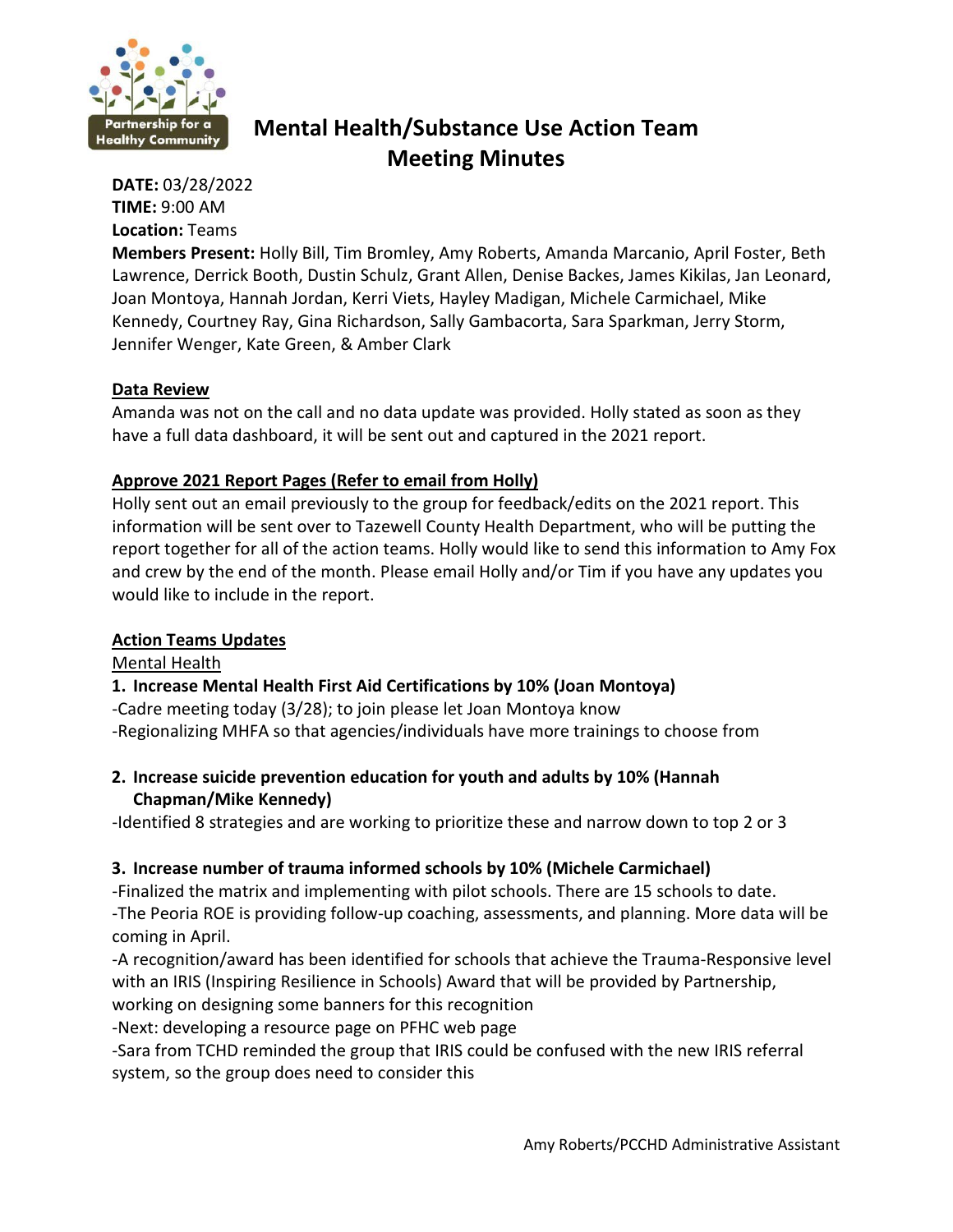#### **4. Increase behavioral health integration by 10% (Tim Bromley)**

-Consider the trauma-informed work as a lens for this objective

-Looking at sites versus FTEs

-At least one expansion from OSF clinics in 2021

#### Substance Use

**1. Reduce overdose through Narcan by increasing distribution by 10% (Elizabeth Hensold/Katy Endress)**

-PPS is working with Jolt to be an additional site for Narcan distribution

**2. Increase stable housing for frequent utilizers (Kate Green); Frequent Utilizers & Crisis response (Kelly Walsh)**

-Phoenix Community Development approved for expansion (ages 18-24) -Continuing to work on the 55-unit (Methodist College Nursing Building and Ramada Inn) expansion

**3. Increase number of schools who participate in Rx Drug Safety (Denise Backes)** -On hold

## **4. Mass media campaigns for binge drinking and underage drinking (Kerri Viets)**

-First social media campaign released in October; working to change that up a little to release this spring- targets parents and youth

-Showed to TC Youth Board to get their feedback to

## **5. Increase number of students certified as Peer Educators by 10% (Holly)**

-CPE (Certified Peer Educator) Train-the-Trainer is scheduled for Thursday, June 16<sup>th</sup> at Hult Center and registration for this training is \$300 per person; grants funds may be available on a limited basis; please let Holly know if you are interested in getting trained; this is appropriate for those who work very closely with high school (and even college) students who are passionate about improving their campus environments. Learn more here[: New CPE Train-the-](https://www.naspa.org/blog/new-cpe-train-the-trainer-course-explained)[Trainer Course Explained \(naspa.org\)](https://www.naspa.org/blog/new-cpe-train-the-trainer-course-explained)

#### **Updated Meeting Structure**

-Every other month: Full Committee/Sub-Committees; Schedule posted on [http://healthyhoi.org](http://healthyhoi.org/) -July meeting still tentatively in person at PCCHD

#### **Member Announcements**

-Our NAMI education programs are lined up to correlate with our current newsletter. Our upcoming presentation **Who Sees More Than a Chaplain Does?** has gotten out of synch due to a snow cancellation. Planned to augment the Dec-Feb topic, The Benefits of Kindness, this chaplains's message will hold its strength through April and beyond. On Thursday, April 7 at 7 p.m. Joyce Rinkenberger, RN. and OSF Chaplain, with experience in many areas of physical health, family familiarity of mental health and the past 5 years in pastoral care, will present her observations of kindness and compassion in